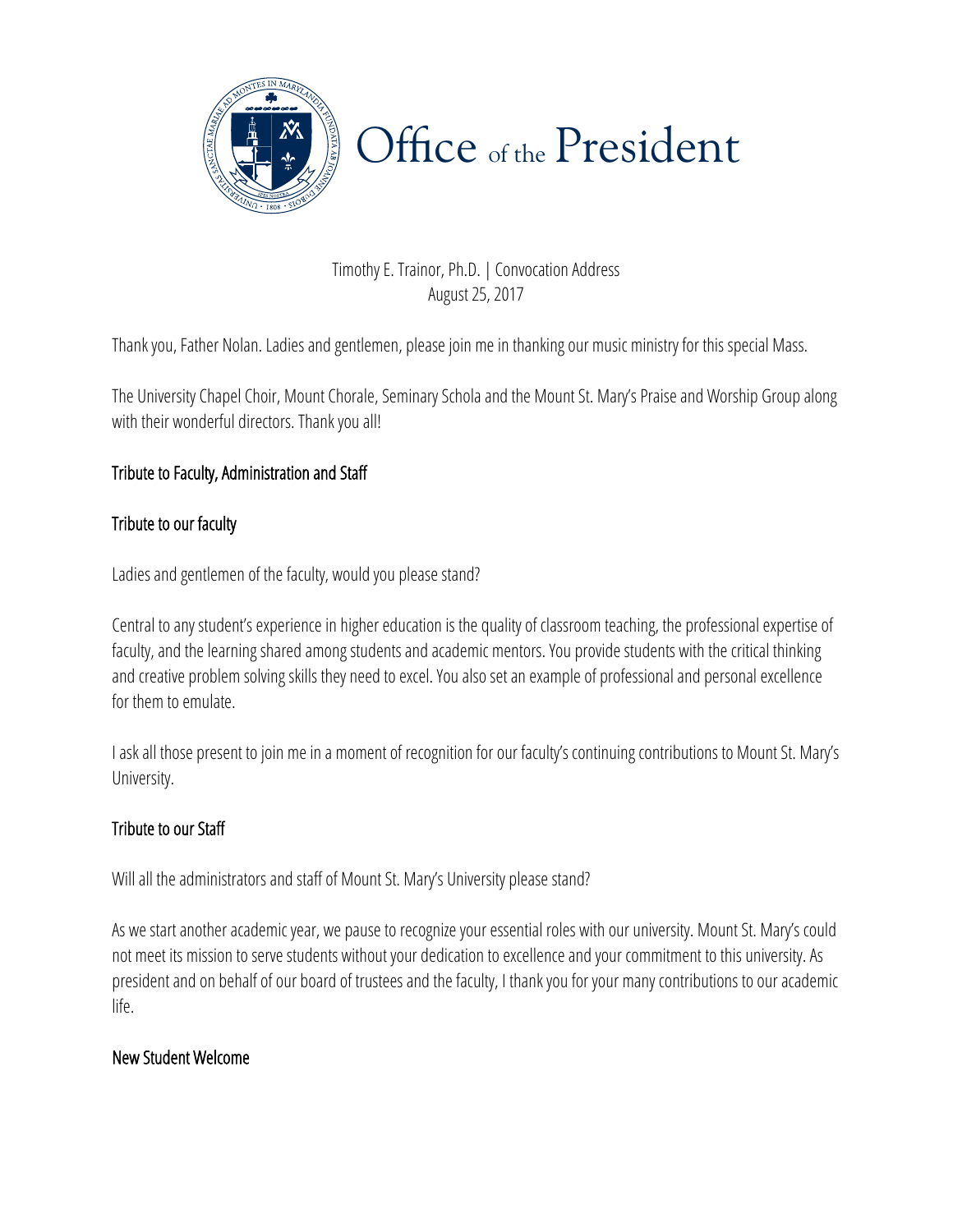

It is my pleasure to officially welcome our new seminarians and new students to Mount St. Mary's University.

This entire Mount community pledges our support to assist each and every one of you as you move forward with your academic goals. Welcome to Mount St. Mary's!

So, everyone, welcome back! I hope you are all fired up for another great Mount year; I know I am!

I want to thank Gracelyn McDermott and Deacon Pat Goles from our board of trustees for joining us here today. Welcome.

I also want to thank everyone for supporting me being named the  $26<sup>th</sup>$  president of Mount St. Mary's. At this time last year, I remember telling you that Donna and I were excited to be here because the Mount provides a superb valuesbased education rooted in the liberal arts with an emphasis on teaching values consistent with the Catholic intellectual tradition. We were also excited by the culture of excellence and legacy of successful graduates who have made and continue to make a significant difference in the communities and organizations they serve.

Well, over the past year my observations have been confirmed. I am truly humbled and honored to be named your president, and Donna and I are delighted to be able to serve you and this great and wonderful university. Thank you.

I would like to take a few moments to tell you all about some recent accolades and achievements for the Mount.

We just enrolled our second largest freshmen class – more than 100 additional students or 25 percent larger than last year's freshmen class. We are also starting the year with 146 seminarians compared with 119 last year. And we have also significantly increased the number of transfer students joining the Mount this year. One of the many positive things I observed about the Mount last year was that everyone is involved in recruiting and retaining students, or R&R, and that we keep students central to everything we do. We have a great thing going at the Mount and we all want to share our goodness more broadly. Thank you to everyone for helping with this achievement.

We recently welcomed the first director of the Palmieri Center for Entrepreneurship, Christine Adamow, and the could become nationally known as a signature program for the Mount. That's because entrepreneurship is part of our interdisciplinary major in entrepreneurship was approved by the Maryland Higher Education Commission. I believe this culture. Many of our graduates become entrepreneurs because they see a societal issue that needs to be addressed and then they marshal the passion, advocacy and resources of others to develop and deliver a solution.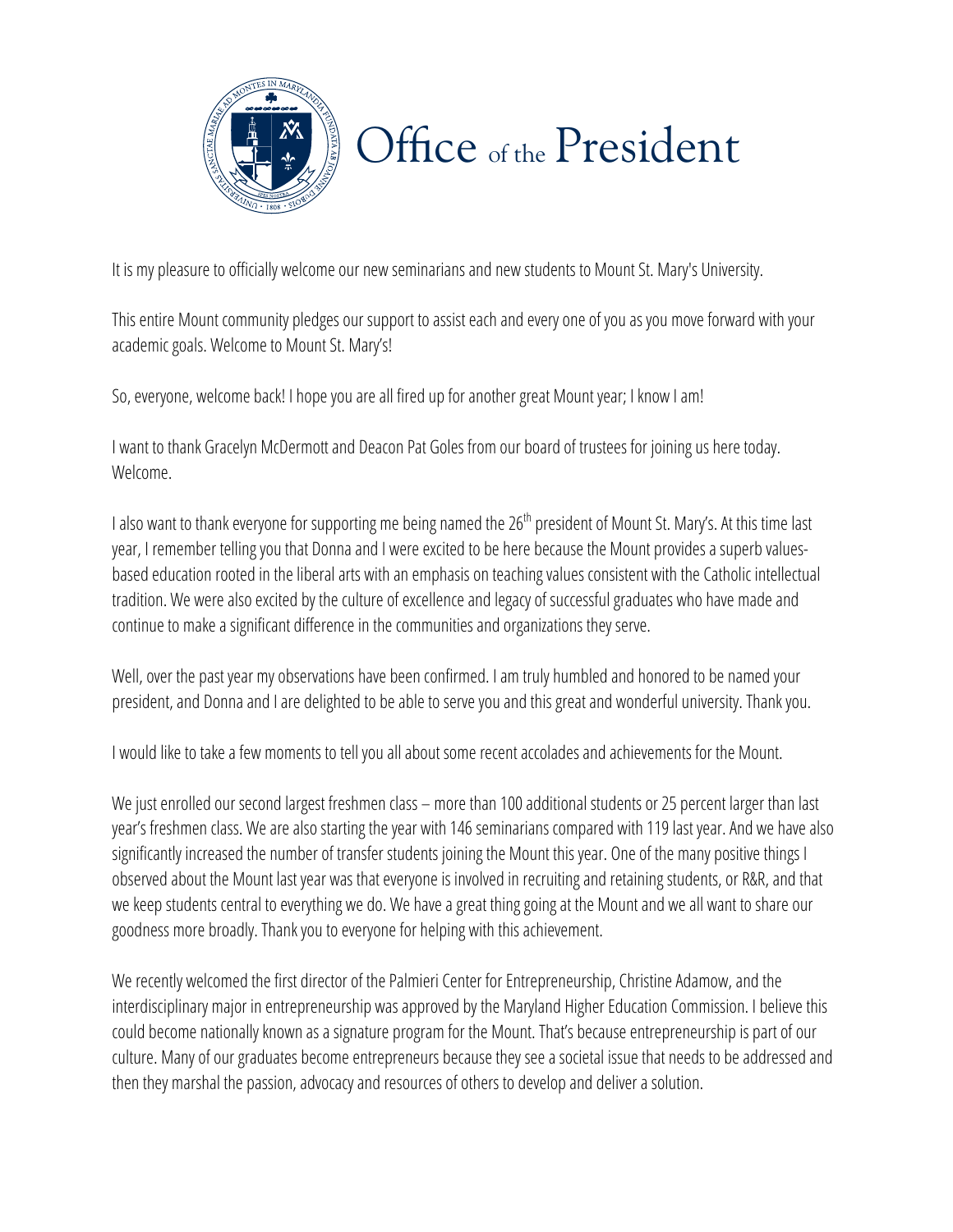

I want to tell you the stories of two such alums who were entrepreneurs in addressing human and societal issues of their time. Father Flanagan attended Mount St. Mary's University, where he received a Bachelor of Arts degree in 1906 and a Master of Arts degree in 1908. Fr. Flanagan was ordained a priest after studying in both Austria and Italy in 1912. He did not like the reform school model in place at the time and started the first Boys Town just outside of Omaha, Nebraska in 1921 where boys between the ages of 10 and 16 could live and receive an education and learn a trade. The Boys Town tag line of 'He ain't heavy, he's my brother' is still popular today in song and folklore, and I understand it is a favorite line of our men's rugby team!

Another Mount graduate Dr. Bill Magee Jr. from 1966, is a leading plastic and craniofacial surgeon. He founded Operation Smile in 1982 with his wife and nurse Kathleen. Operation Smile is a worldwide medical charity that delivers safe, effective surgical care to children suffering from cleft lip, cleft palate or other facial deformities. Since its founding, the organization has performed more than 250,000 free surgeries. These are just two examples of Mount grads being entrepreneurs and making a significant difference in the world.

For the first time the Mount was selected by Money Magazine as a "Best Colleges for Your Money for 2017." Making this list is not easy. Money evaluated 2,400 colleges and universities on four factors including financial stability and graduation rates, and only one-third of the initial group made the final list. We are Mount Proud to be included in this ranking.

Finally, the Middle States Commission on Higher Education formally voted in June to accept our monitoring report. This officially wraps up the monitoring report process that we were directed to do by our accrediting body in early 2016. We are not required to have any formal external reviews until our next normally scheduled one in 2023.

This "clean bill of health," so to speak, from our primary accreditor is great news and signals how far we have come in a short timeframe. Thank you to everyone who worked so hard on getting the Mount to this point.

Harvard, was elected to the National Academy of Sciences, which is considered one of the highest honors a scientist can Johns Hopkins University School of Medicine. This is an extraordinary accomplishment. Karen Dahut, class of 1985, was I want to recognize a few of our alumni who had recent notable achievements. Dr. David Ginty, class of 1984, and now at achieve. Nancy Abu-Bonsrah, class of 2012, is the first African-American woman to earn a residency in neurosurgery at named executive vice president of Booz Allen Hamilton. Tamika Tremaglio, class of 1992, now leads Deloitte & Touche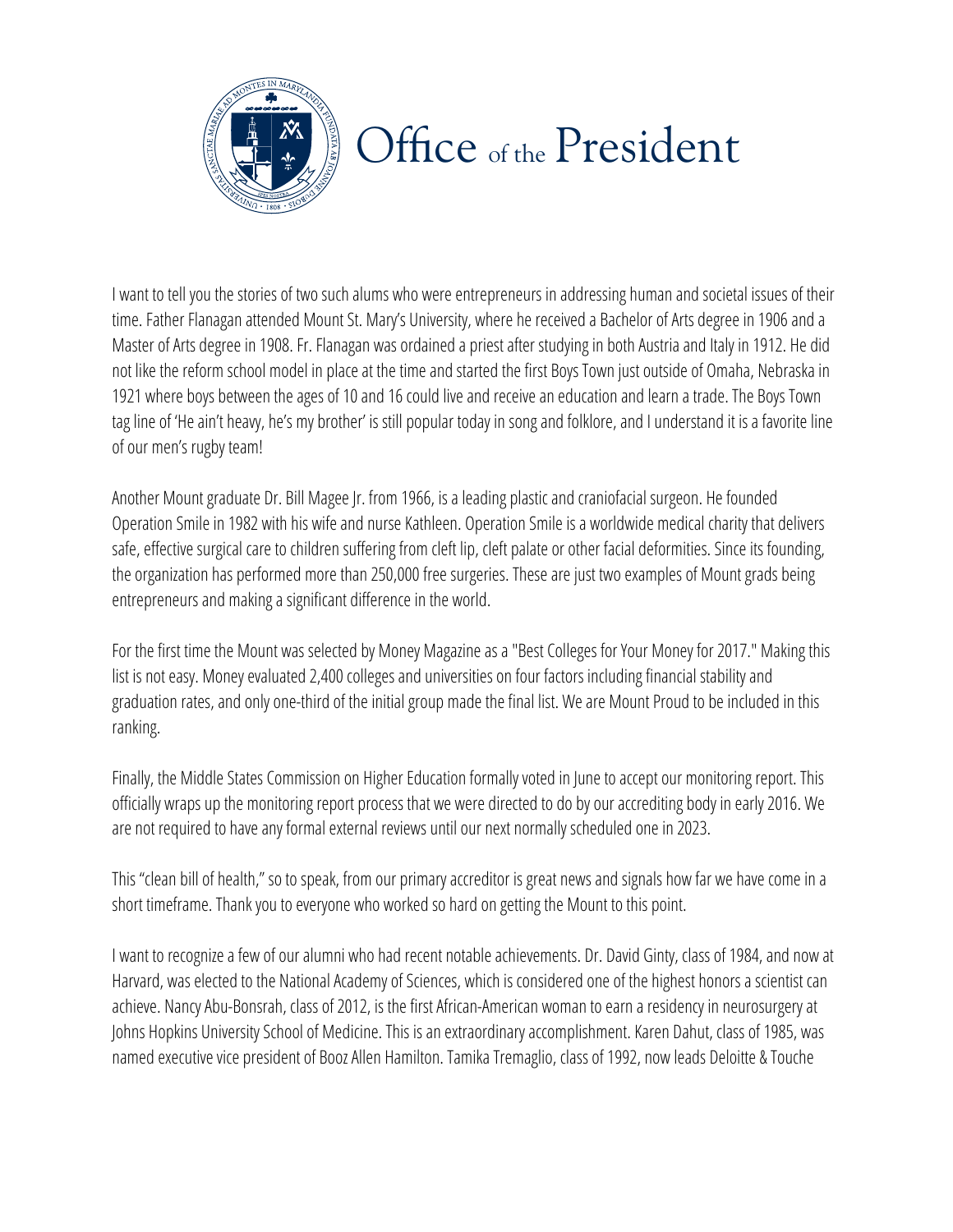

LLP's Greater Washington Practice. And Charles Haberkorn, class of 1980, was named CEO of Knouse Foods Cooperative, Inc. These are all great accomplishments and a testament to what you can do with a Mount education.

But our most significant alumni recognition has got to be hands down, Fr. Stanley Rother, seminary Class of 1963, being declared a martyr by Pope Francis, and becoming the first U.S.-born martyr. As Fr. Brian mentioned in his homily, Fr. Rother will be beatified in a ceremony on September 23 in his home diocese of Oklahoma City. The TV network EWTN recently completed a documentary about Fr. Rother that stars our own Fr. Connor and Monsignor Baker from the seminary who do a marvelous job telling the story of Fr. Rother's life and times at the Mount, and his incredible story of faithful service to his people in Guatemala until he was murdered by government forces there in 1981. The EWTN documentary will be aired twice, September 18 at 1 p.m. EDT, and September 22 at 8 p.m. EDT.

Last year we evaluated our current state of the Mount including the strength of our educational, athletic, student and spiritual programs, facilities and finances, and put that in the context of a changing higher educational environment. From this I realized it is imperative for the Mount to grow our enrollments, maintain innovative, relevant curricular and co-curricular programs, develop partnerships to bring new resources to the Mount, and to improve many of our facilities. These are essential for us to thrive in the future as the environment of higher education is changing and getting more and more competitive.

We are working now to describe how we will do this in a comprehensive five-year strategic plan; creating our future together. I want to thank everyone for your participation in our strategic planning process thus far, and encourage everyone including our students to remain engaged. We are developing our five-year plan to be aspirational about the excellence we seek to achieve together in the future.

As it should be, the success of our students is our rallying point, and the plan is coming together in the context of the following three strategic priorities: focus our efforts on student success, financial sustainability which includes stewardship of our precious resources of people, time and treasure, and having afaith and values-based campus environment. Our planning process is iterative and we will continue to reach out to everyone over the next month as we finalize the plan to bring to our board of trustees in October. I am really excited by the promise the future holds and the direction our strategic plan is helping chart us toward.

I want to address specifically for a moment the strategic priority regarding our campus environment. We talked a lot last year about having a campus environment in which everyone is treated with dignity and respect, and all feel they are trusted and valued members of our team. Unfortunately, as demonstrated by the events in Charlottesville, Virginia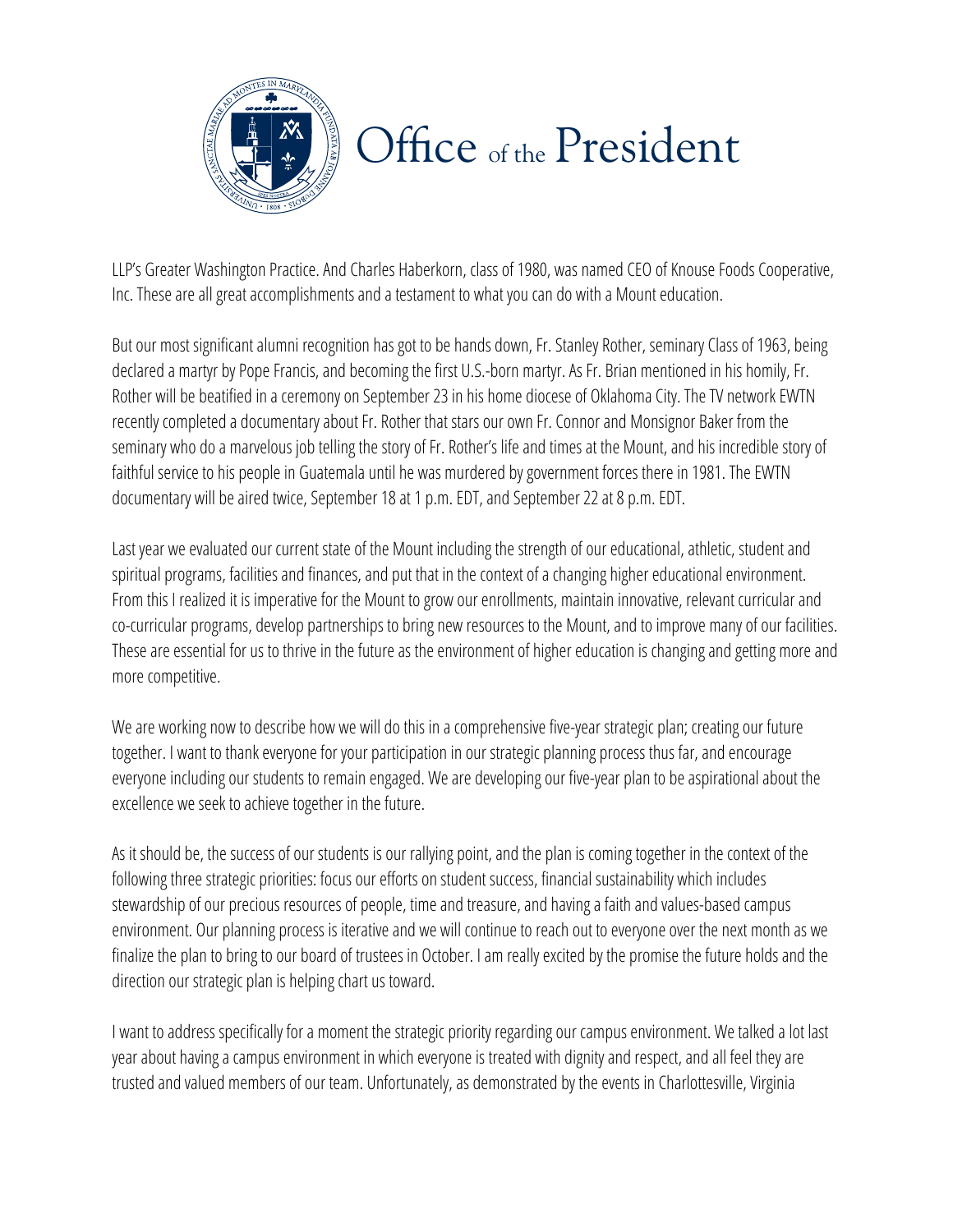

recently, the evils of racism and bigotry still exist in our nation. We are taught in the Book of Genesis that God created everyone in His own image. He did not discriminate by race or ethnic origin and so it follows that we must treat everyone with dignity and respect. There is no place for the violence of, and hatred spewed by neo-Nazi, white supremacy and similarly minded groups.At the Mount, let's together have the inclusive and respectful environment that serves as a beacon of hope for other communities to emulate.

Also, treating others with dignity and respect includes your personal relationships. Sexual assault is a problem on college campuses nationwide and we all must be part of the solution. No means no! And someone who is incapacitated by alcohol or drugs cannot provide consent! Don't be responsible for hurting someone, and let's take care of each other. I ask for your help in not tolerating environments – whether on campus or off – that promote harassment or disrespectful behavior.

Also, I ask you not to be bystanders when you think something is wrong, and a situation could lead to an assault. Listen to your senses and look for ways to intervene before a situation goes bad. We talked to the freshman about this during orientation and will continue our discussion and education throughout the year.

I am happy to announce that we have a group of students who volunteered to be trained as peer educators in sexual assault awareness and they will be providing educational sessions this year. Thank you for your support and vigilance on this.

As we embark on this year, I know you are also excited. Our seminarians are pursuing their calling to serve the Church and her people by further developing their intellect, pastoral skills, spirituality and inner self. Our seniors can see the proverbial light at the end of the tunnel during this last year at the Mount. Our juniors and sophomores are delving deeply into their majors and engaging in high impact educational practices. Our freshman are embarking on an exciting new phase of their lives, studying at the higher educational level away from home. Our coaches and student athletes are also excited to demonstrate their skills on the courts and fields and make us Mount Proud. I am bullish on the Mount's chances again for greatness on and off the fields of friendly strife. And our faculty and staff are excited to help our students prepare to lead lives of significance in service to God and to a changing world by helping them grow intellectually, physically, spiritually, emotionally and socially.

To our students, embrace this exciting opportunity you have to become the best version of yourself by taking ownership of your learning. We have wonderful and caring faculty here who want you to succeed; we have tremendous learning support programs to help you sharpen your skills in certain areas; you have fellow students who can help you broaden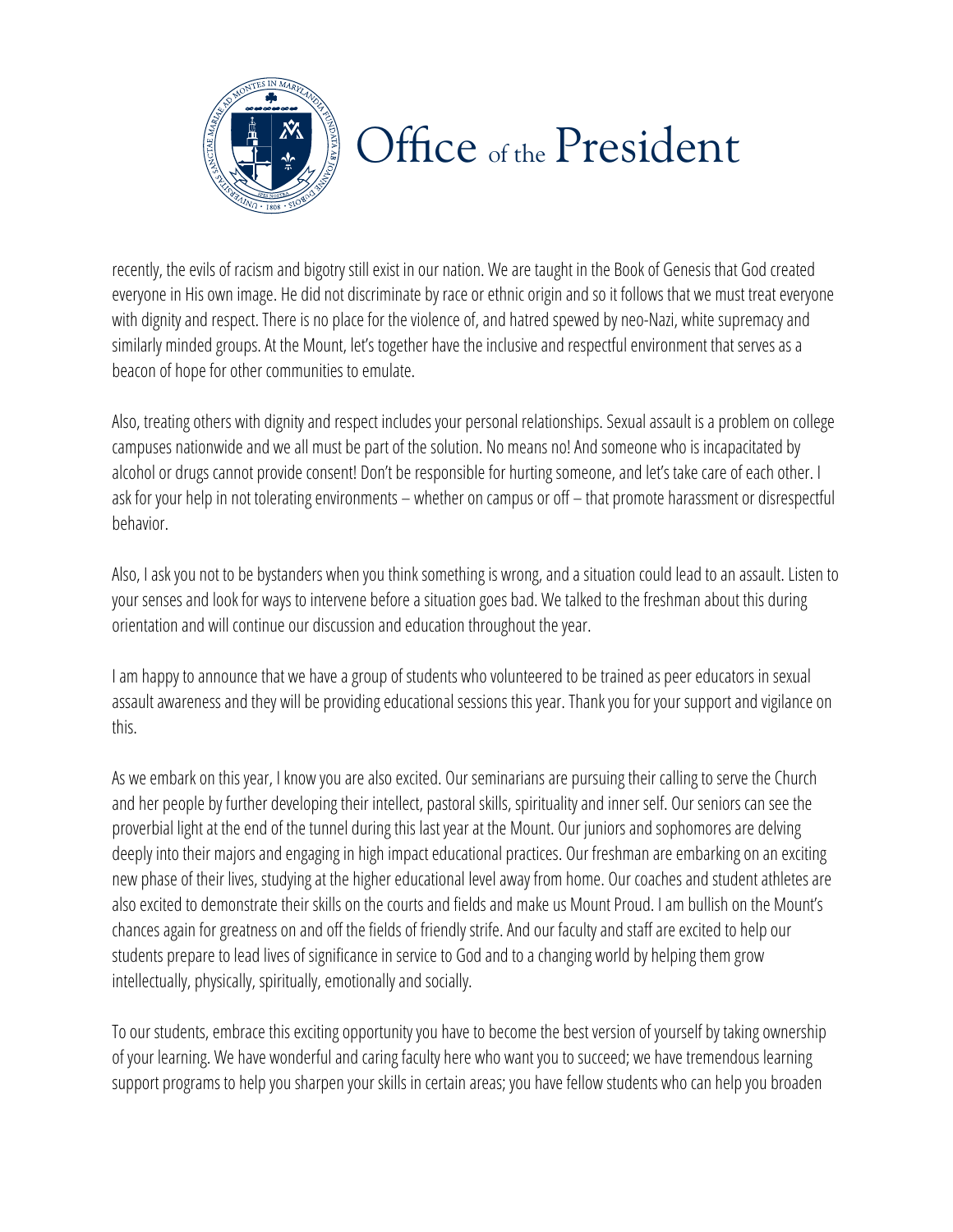

your perspective and grasp difficult material. But it only happens if you personally take responsibility for your learning and are committed to improving and growing. Please look at downloading the My Mount Hub app, which can help you organize your life here and give you easy access to the many great events and programs available to help you on your path to success!

To our faculty and staff, thank you for the personal attention and caring you show to our students. Last year as I asked students in town halls about the best part of their experience at the Mount, the most frequent response I received was the individual attention and care they felt from faculty and staff members. Please keep this up and seek to be excellent in your role at the Mount, be it faculty member, coach, custodian, grounds worker, administrator or whatever your role here; you are all important to the success of our students and the Mount. Let us all be good teammates; together we are much stronger than as individuals.

The Mount is moving forward and I am excited by the new opportunities and programs we are pursuing this year in academics, athletics, student life, campus ministry, the seminary and at our campus in Frederick. Our National Shrine Grotto of our Lady of Lourdes continues to serve as a beacon of hope on Mary's Mountain and as a source of inspiration for hundreds of thousands who visit each year. We will continue to learn from each other and identify the most promising areas for change consistent with our core values as an institution. We will continue to move forward and adapt to a changing world.

As we start this year, I encourage everyone to take care of yourself. Often we can let the pace of life overwhelm us and we become unbalanced. It is ok and important to think about maintaining your own wellness. Socially we are healthier when we maintain strong positive relationships with others. Physically we are stronger when we exercise, eat right and get proper rest. Emotionally we are stronger when we talk with others and find healthy outlets for our emotions; spiritually we are stronger when we seek to know God better through prayer and feel His loving power through serving others.

orchestrated by student life through which you can pursue an individual interest or just knock off some steam and have engage in maintaining a balanced perspective and learning to live well. We have great resources at the Mount to help us be well as individuals. We have our beautiful chapels and grotto, and wonderful programs through our campus ministry. We have counseling services that provide free and confidential individual counseling to students through our health services office. We have a plethora of really cool activities fun. And of course, you can't beat what campus rec has available here in the ARCC! So, we have it all, ready for you to